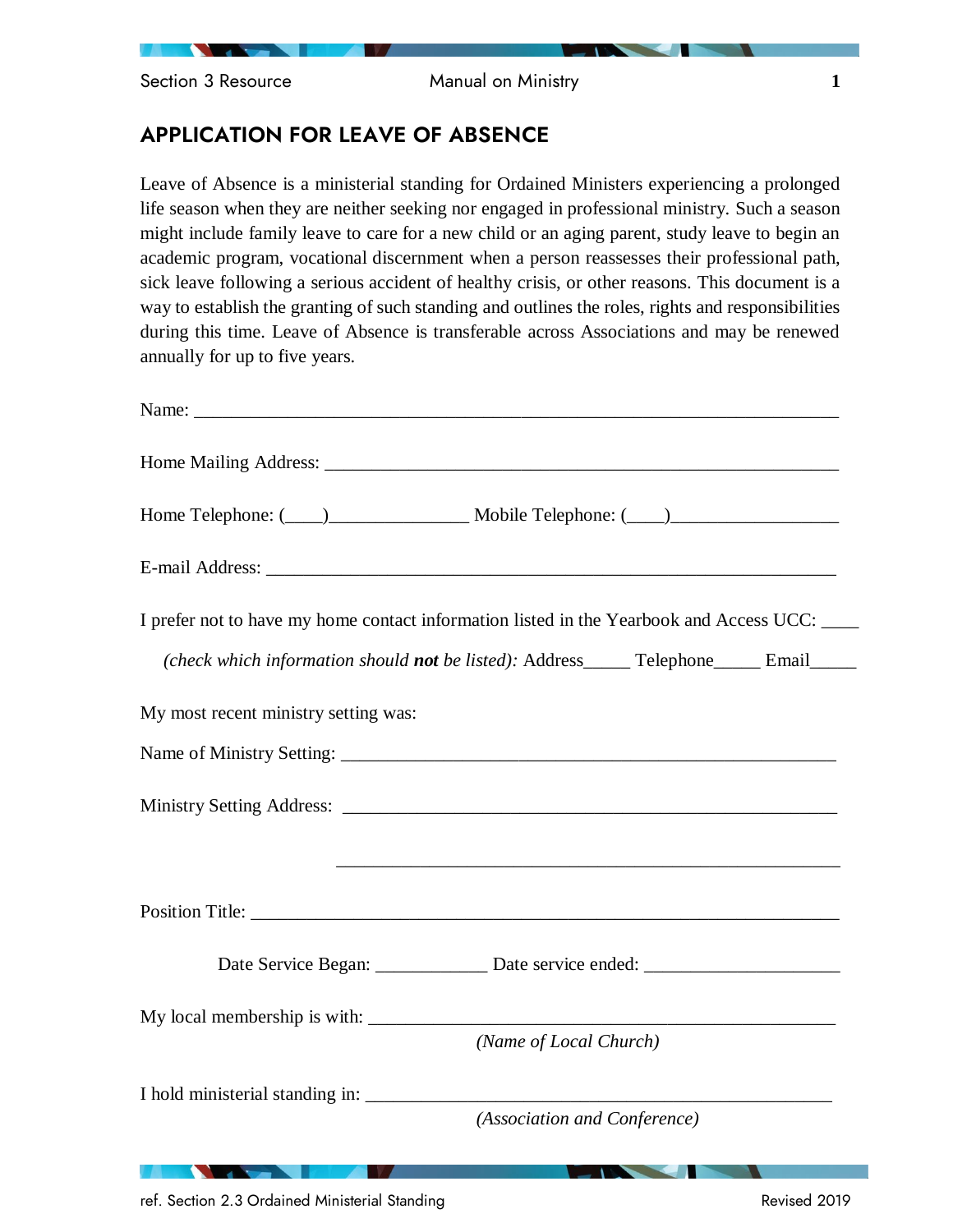### Section 3 Resource Manual on Ministry **2**

I am requesting to be on a Leave of Absence because I am not currently engaged in nor seeking a call that would require a three- or four-way covenant. Right now, I am:

- $\Box$  Focusing on a life event (such as: birth/adoption of a child, care of a sick family member, recovering from illness or injury, etc.)
- □ Working in another field
- $\Box$  Taking time to discern my future in ordained ministry
- $\Box$  Other *(please share)*

I understand that I am still subject to the care and oversight of a Committee on Ministry, and am required to do the following:

\_\_\_\_\_\_\_\_\_\_\_\_\_\_\_\_\_\_\_\_\_\_\_\_\_\_\_\_\_\_\_\_\_\_\_\_\_\_\_\_\_\_\_\_\_\_\_\_\_\_\_\_

- **•** maintain an active membership of a UCC congregation;
- continue to embody the ethics of the UCC Ministerial Code
- be responsive to communication from the Association and Conference;
- participate in the ongoing oversight of the Committee on Ministry, including annual Information Reviews, Periodic Vocational Support, Situational Support Consultations, and Fitness Reviews (when necessary); and
- communicate at least annually with the Committee on Ministry regarding the Leave of Absence.

Additionally, in conversation with the Committee on Ministry, I may engage in some limited acts of ministry during a Leave of Absence, including (check all that apply):

- $\Box$  Provide occasional Pulpit Supply;
- $\Box$  Preside over sacraments:
- $\Box$  Officiate at weddings and funerals;
- $\Box$  Serve on boards or committees of the Association, Conference, National or global settings of the church;
- $\Box$  Continue to complete necessary boundary training, diversity training, continuing education, etc.;
- $\Box$  Attend the annual meeting of the Association and Conference when possible;
- $\Box$  Other *(please identify)*

ref. Section 2.3 Ordained Ministerial Standing Revised 2019

<u> De Santon de Santon de la pro</u>

**The Contract of the Contract of the Contract of the Contract of the Contract of the Contract of the Contract of The Contract of The Contract of The Contract of The Contract of The Contract of The Contract of The Contract**